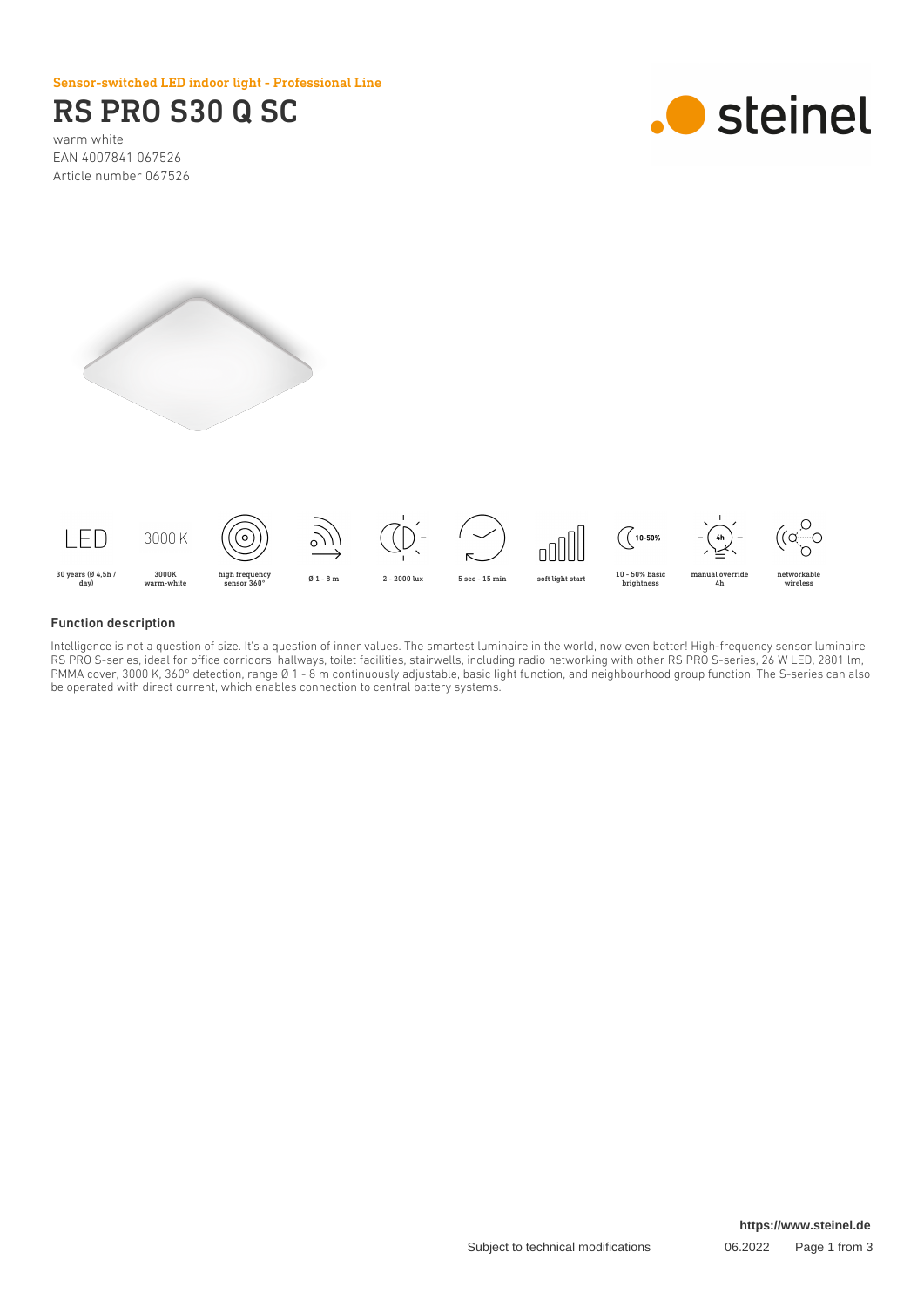## Sensor-switched LED indoor light - Professional Line

# RS PRO S30 Q SC

warm white EAN 4007841 067526 Article number 067526



### Technical specifications

| Dimensions $(L \times W \times H)$               | 331 x 331 x 56 mm                          |
|--------------------------------------------------|--------------------------------------------|
| Mains power supply                               | $220 - 240 V / 50 - 60 Hz$                 |
| Sensor Technology                                | High frequency                             |
| Transmitter power                                |                                            |
| Output                                           | 26 W                                       |
| Power consumption                                | 0.39 W                                     |
| Interconnection                                  | Yes                                        |
| Type of interconnection                          | Master/master                              |
| Interconnection via                              | Bluetooth                                  |
| Slave modeselectable                             | Yes                                        |
| Luminous flux total product                      | 2801 lm                                    |
| Total product efficiency                         | 108 lm/W                                   |
| Colour temperature                               | 3000 K                                     |
| Colour variation LED                             | SDCM3                                      |
| Colour Rendering Index                           | $= 82$                                     |
| With lamp                                        | Yes, STEINEL LED system                    |
| Lamp                                             | LED cannot be replaced                     |
| LED life expectancy (max. °C)                    | 50000 h                                    |
| Drop in luminous flux in accordance<br>with LM80 | L80B50                                     |
| <b>Base</b>                                      | without                                    |
| LED cooling system                               | Passive Thermo Control                     |
| With motion detector                             | Yes                                        |
| Detection                                        | also through glass, wood and stud<br>walls |
| Detection angle                                  | 360°                                       |
| Angle of aperture                                | 160°                                       |
| Capability of masking out individual<br>segments | Yes                                        |
| Electronic scalability                           | Yes                                        |
|                                                  |                                            |

| Mechanical scalability             | No                                                                                                                                                                                                                                                                                                                                             |
|------------------------------------|------------------------------------------------------------------------------------------------------------------------------------------------------------------------------------------------------------------------------------------------------------------------------------------------------------------------------------------------|
| Reach, radial                      | $\emptyset$ 10 m (79 m <sup>2</sup> )                                                                                                                                                                                                                                                                                                          |
| Reach, tangential                  | $(0.10 \text{ m} (79 \text{ m}^2))$                                                                                                                                                                                                                                                                                                            |
| Continuous light                   | selectable                                                                                                                                                                                                                                                                                                                                     |
| Photo-cell controller              | Yes                                                                                                                                                                                                                                                                                                                                            |
| Twilight setting                   | $2 - 2000$ lx                                                                                                                                                                                                                                                                                                                                  |
| Time setting                       | $5s - 60$ Min.                                                                                                                                                                                                                                                                                                                                 |
| Basic light level function         | Yes                                                                                                                                                                                                                                                                                                                                            |
| Basic light level function, detail | LED effect light                                                                                                                                                                                                                                                                                                                               |
| Basic light level function time    | $1-60$ min                                                                                                                                                                                                                                                                                                                                     |
| Main light adjustable              | Yes                                                                                                                                                                                                                                                                                                                                            |
| <b>Functions</b>                   | Group parameterisation, Manual ON /<br>ON-OFF, Neighbouring group<br>function, Presence function, Motions<br>sensor, Connection to central battery<br>systems, DIM function, Adjustable<br>fade time when switching on and off,<br>Light sensor, Normal / test mode,<br>Orientation light, Presence detector<br>logic, Encrypted communication |
| Soft light start                   | Yes                                                                                                                                                                                                                                                                                                                                            |
| Impact resistance                  | IK <sub>03</sub>                                                                                                                                                                                                                                                                                                                               |
| IP-rating                          | IP20                                                                                                                                                                                                                                                                                                                                           |
| Protection class                   | Ш                                                                                                                                                                                                                                                                                                                                              |
| Ambient temperature                | $-20 - 40$ °C                                                                                                                                                                                                                                                                                                                                  |
| Housing material                   | Aluminium                                                                                                                                                                                                                                                                                                                                      |
| Cover material                     | Plastic, opal                                                                                                                                                                                                                                                                                                                                  |
| Manufacturer's Warranty            | 5 years                                                                                                                                                                                                                                                                                                                                        |
| Settings via                       | Bluetooth                                                                                                                                                                                                                                                                                                                                      |
| With remote control                | No                                                                                                                                                                                                                                                                                                                                             |
| Installation site                  | wall, ceiling                                                                                                                                                                                                                                                                                                                                  |
| Version                            | warm white                                                                                                                                                                                                                                                                                                                                     |
| Total harmonic distortion (THD)    | 5.6                                                                                                                                                                                                                                                                                                                                            |
| Power factor                       | 0.9                                                                                                                                                                                                                                                                                                                                            |
| PU1. EAN                           | 4007841067526                                                                                                                                                                                                                                                                                                                                  |